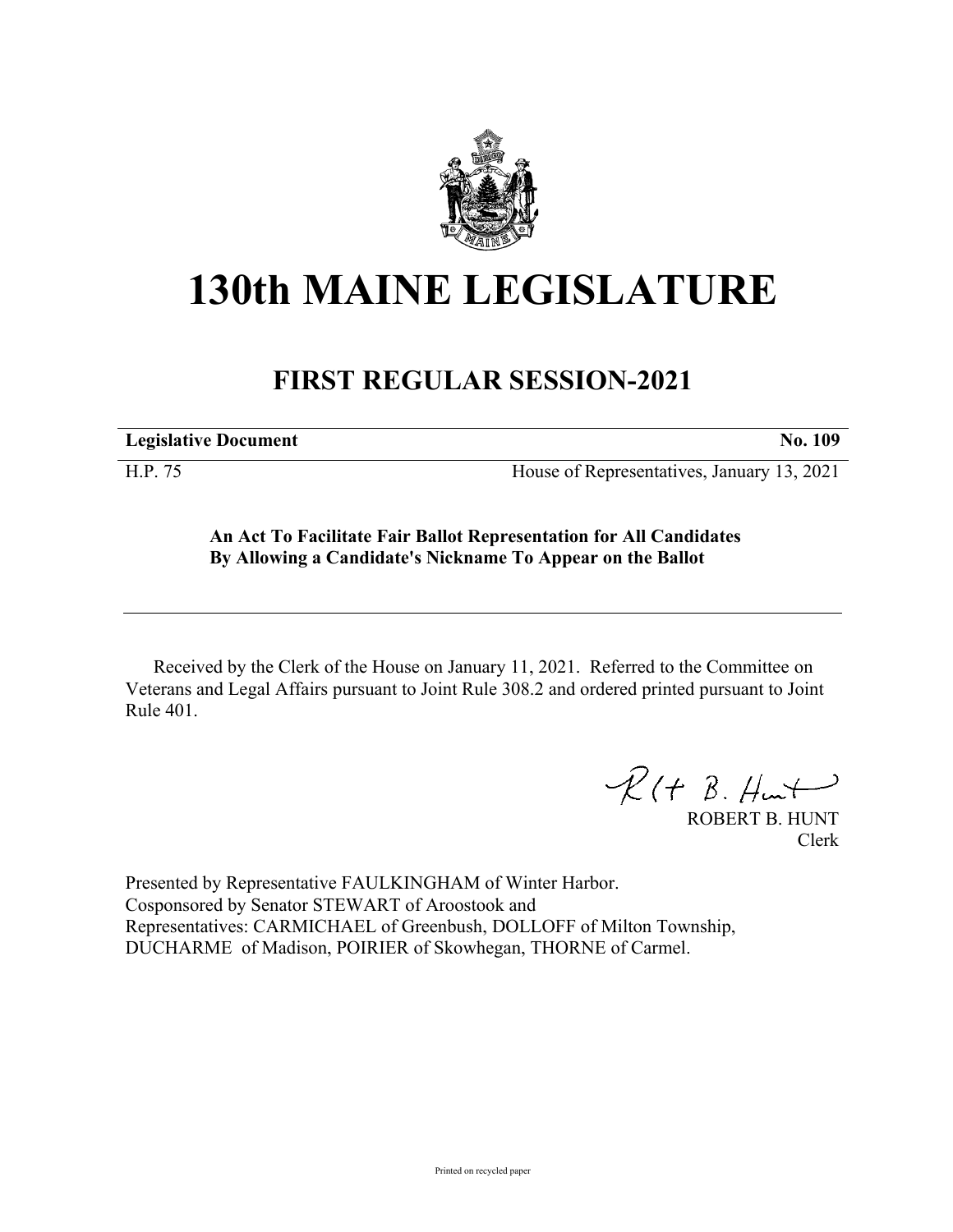| 1                | Be it enacted by the People of the State of Maine as follows:                                            |
|------------------|----------------------------------------------------------------------------------------------------------|
| 2                | Sec. 1. 21-A MRSA §336, sub-§3, as amended by PL 1995, c. 459, §24, is repealed                          |
| 3                | and the following enacted in its place:                                                                  |
| 4                | 3. Name, residence, party and qualifications declared. The consent must contain:                         |
| 5                | A. A declaration of the candidate's legal name or, if the candidate wishes to have the                   |
| 6                | candidate's nickname on the ballot, the candidate's first initial and middle initial, if any,            |
| $\boldsymbol{7}$ | of the candidate's legal name followed by the nickname that the candidate wishes to                      |
| 8                | appear on the ballot and the candidate's last name;                                                      |
| 9                | B. If the candidate wishes to have the candidate's nickname on the ballot, a declaration                 |
| 10               | that that nickname is the name by which the candidate is known to others;                                |
| 11               | C. The candidate's place of residence;                                                                   |
| 12               | D. The candidate's party designation; and                                                                |
| 13<br>14         | A statement that the candidate meets the qualifications of the office that the<br>E.<br>candidate seeks. |
| 15               | The candidate shall verify the consent by oath or affirmation before a notary public or other            |
| 16               | person authorized by law to administer oaths or affirmations that the declaration is true. If,           |
| 17               | pursuant to the challenge procedures in section 337, any part of the declaration is found to             |
| 18               | be false by the Secretary of State, the consent and the nomination petition are void.                    |
| 19               | Sec. 2. 21-A MRSA §355, sub-§3, as amended by PL 2019, c. 371, §12, is repealed                          |
| 20               | and the following enacted in its place:                                                                  |
| 21               | 3. Name, residence, party and qualifications declared. The consent must contain:                         |
| 22               | A. A declaration of the candidate's legal name or, if the candidate wishes to have the                   |
| 23               | candidate's nickname on the ballot, the candidate's first initial and middle initial, if any,            |
| 24               | of the candidate's legal name followed by the nickname that the candidate wishes to                      |
| 25               | appear on the ballot and the candidate's last name;                                                      |
| 26               | B. If the candidate wishes to have the candidate's nickname on the ballot, a declaration                 |
| 27               | that that nickname is the name by which the candidate is known to others;                                |
| 28               | C. The candidate's place of residence;                                                                   |
| 29               | D. A statement that the candidate has not been enrolled in a party qualified to                          |
| 30               | participate in a primary or general election after March 1st of that election year; and                  |
| 31               | E. A statement that the candidate meets the qualifications of the office the candidate                   |
| 32               | seeks.                                                                                                   |
| 33               | The candidate shall verify the consent by oath or affirmation before a notary public or other            |
| 34               | person authorized by law to administer oaths or affirmations that the declaration is true,               |
| 35               | except that candidates for the office of county commissioner need not verify by oath or                  |
| 36               | affirmation that they are not enrolled in a party. If, pursuant to the challenge procedures in           |
| 37               | section 356, any part of the declaration is found to be false by the Secretary of State, the             |
| 38               | consent and the nomination petition are void.                                                            |
| 39               | Sec. 3. 21-A MRSA §363, sub-§3, as amended by PL 2015, c. 447, §9, is repealed                           |
| 40               | and the following enacted in its place:                                                                  |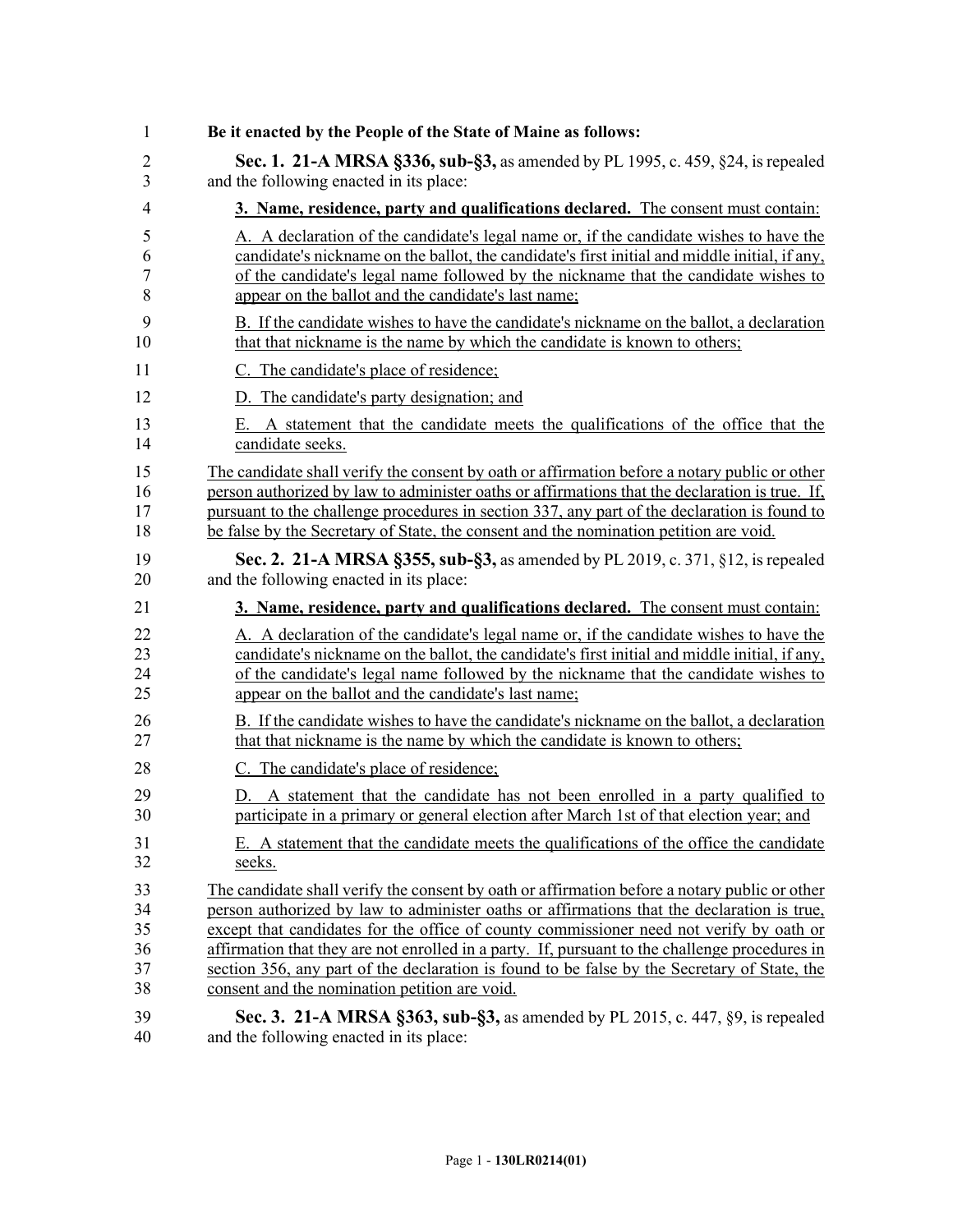| $\mathbf{1}$   | <b>3.</b> Acceptance filed. A person chosen as a candidate under this section shall file a       |
|----------------|--------------------------------------------------------------------------------------------------|
| $\overline{2}$ | written acceptance with the Secretary of State containing:                                       |
| $\mathfrak{Z}$ | A. A declaration of the candidate's legal name or, if the candidate wishes to have the           |
| 4              | candidate's nickname on the ballot, the candidate's first initial and middle initial, if any,    |
| 5              | of the candidate's legal name followed by the nickname that the candidate wishes to              |
| 6              | appear on the ballot and the candidate's last name;                                              |
| 7              | B. If the candidate wishes to have the candidate's nickname on the ballot, a declaration         |
| 8              | that that nickname is the name by which the candidate is known to others;                        |
| 9              | C. The candidate's place of residence;                                                           |
| 10             | D. The candidate's party enrollment; and                                                         |
| 11             | E. A statement that the candidate meets the qualifications of the office sought.                 |
| 12             | The Secretary of State shall provide a form for the candidate's acceptance that includes a       |
| 13             | list of the statutory and constitutional requirements of the office sought by the person. The    |
| 14             | form must include a place for the registrar of the candidate's municipality of residence to      |
| 15             | certify the candidate's registration and enrollment status.                                      |
| 16             | Sec. 4. 21-A MRSA §601, sub-§2, ¶B, as amended by PL 2013, c. 131, §16, is                       |
| 17             | further amended to read:                                                                         |
| 18             | B. The ballot must contain the legal name of each candidate, without any title, the              |
| 19             | candidate's nickname, if any, identified in the candidate's consent filed under section          |
| 20             | 336 or 355 or in the candidate's acceptance filed under section 363 and the municipality         |
| 21             | or township of residence of each candidate <sub>5</sub> . The candidates must be arranged on the |
| 22             | ballot alphabetically with the last name first by last name, under the proper office             |
| 23             | designation. Municipality of residence is not required to be printed for candidates for          |
| 24             | President and Vice President of the United States. The initial letters of the last names         |
| 25             | of the candidates must be printed directly beneath each other in a vertical line. The            |
| 26             | names of candidates for any one office may not be split into more than one column                |
| 27             | regardless of number. The name of each candidate may be printed on the ballot in only            |
| 28             | one space. For the general election ballot, the party or political designation of each           |
| 29             | candidate must be printed with each candidate's name. The party or political                     |
| 30             | designation may be abbreviated.                                                                  |
| 31             | Sec. 5. 21-A MRSA §601, sub-§2, ¶B-1, as amended by PL 2017, c. 402, Pt. C,                      |
| 32             | §40 and affected by PL 2019, c. 417, Pt. B, §14, is further amended to read:                     |
| 33             | B-1. The candidate's <u>legal</u> name listed on the ballot must be the one approved by the      |
| 34             | Probate Court, pursuant to Title 18-C, section 1-701, or, in the absence of an applicable        |
| 35             | court order, the name consistently used by the candidate during the past 2 years in              |
| 36             | filings with governmental agencies and in the transaction of public business, including          |
| 37             | without limitation transactions relating to voter registration; motor vehicle                    |
| 38             | registrations; driver licenses; a passport; professional licenses; local, state or federal       |
| 39             | permits of any kind; public benefit programs; and veterans' benefits and social security.        |
| 40             | If requested by the Secretary of State when there is a question concerning which legal           |
| 41             | name should be listed on the ballot, it is the obligation of the candidate to provide            |
| 42             | documentation to demonstrate consistent use of a particular name.                                |